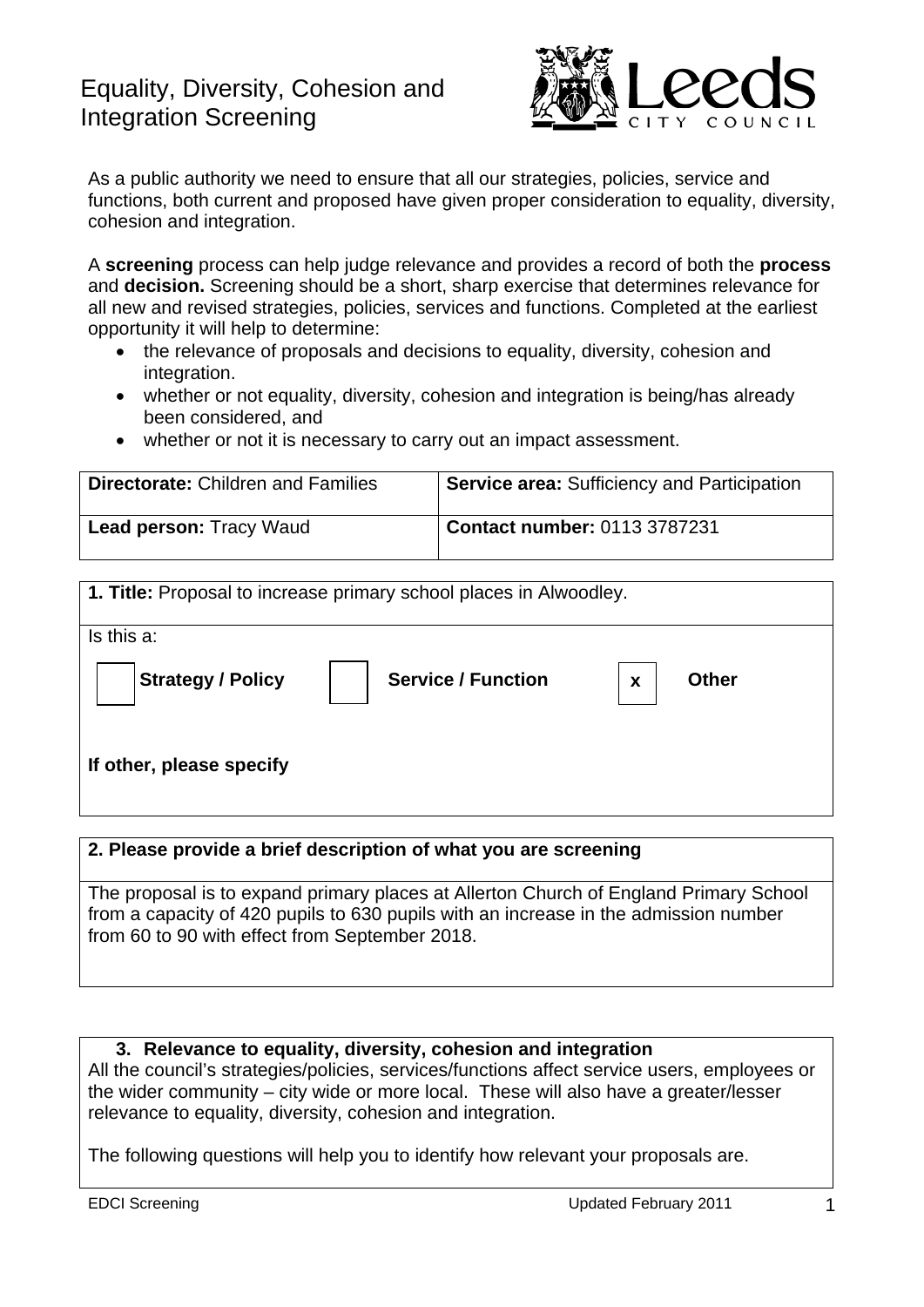When considering these questions think about age, carers, disability, gender reassignment, race, religion or belief, sex, sexual orientation and any other relevant characteristics (for example socio-economic status, social class, income, unemployment, residential location or family background and education or skills levels).

| <b>Questions</b>                                                     | Yes | <b>No</b> |
|----------------------------------------------------------------------|-----|-----------|
| Is there an existing or likely differential impact for the different |     | X         |
| equality characteristics?                                            |     |           |
| Have there been or likely to be any public concerns about the        | X   |           |
| policy or proposal?                                                  |     |           |
| Could the proposal affect how our services, commissioning or         |     | X         |
| procurement activities are organised, provided, located and by       |     |           |
| whom?                                                                |     |           |
| Could the proposal affect our workforce or employment                |     | X         |
| practices?                                                           |     |           |
| Does the proposal involve or will it have an impact on               |     | X         |
| Eliminating unlawful discrimination, victimisation and<br>$\bullet$  |     |           |
| harassment                                                           |     |           |
| Advancing equality of opportunity<br>$\bullet$                       |     |           |
| Fostering good relations                                             |     |           |

If you have answered **no** to the questions above please complete **sections 6 and 7**

If you have answered **yes** to any of the above and;

- Believe you have already considered the impact on equality, diversity, cohesion and integration within your proposal please go to **section 4.**
- Are not already considering the impact on equality, diversity, cohesion and integration within your proposal please go to **section 5.**

## **4. Considering the impact on equality, diversity, cohesion and integration**

If you can demonstrate you have considered how your proposals impact on equality, diversity, cohesion and integration you have carried out an impact assessment. Please provide specific details for all three areas below (use the prompts for guidance).

 **How have you considered equality, diversity, cohesion and integration?**  (**think about** the scope of the proposal, who is likely to be affected, equality related information, gaps in information and plans to address, consultation and engagement activities (taken place or planned) with those likely to be affected)

The proposal is to increase the number of primary places in the Alwoodley area.

Leeds City Council has permanently increased primary places across the Alwoodley and Roundhay areas over a number of years and more recently bulge cohorts have been agreed at a number of local schools to address the ongoing demand for places.

The demographics of the area were considered when working up the proposal, along with parental preference trends, numbers of births and children aged under 5 based on NHS data and admissions data, and it was concluded that additional capacity is required. The types of schools in the area were also considered, to ensure we adhere to our legal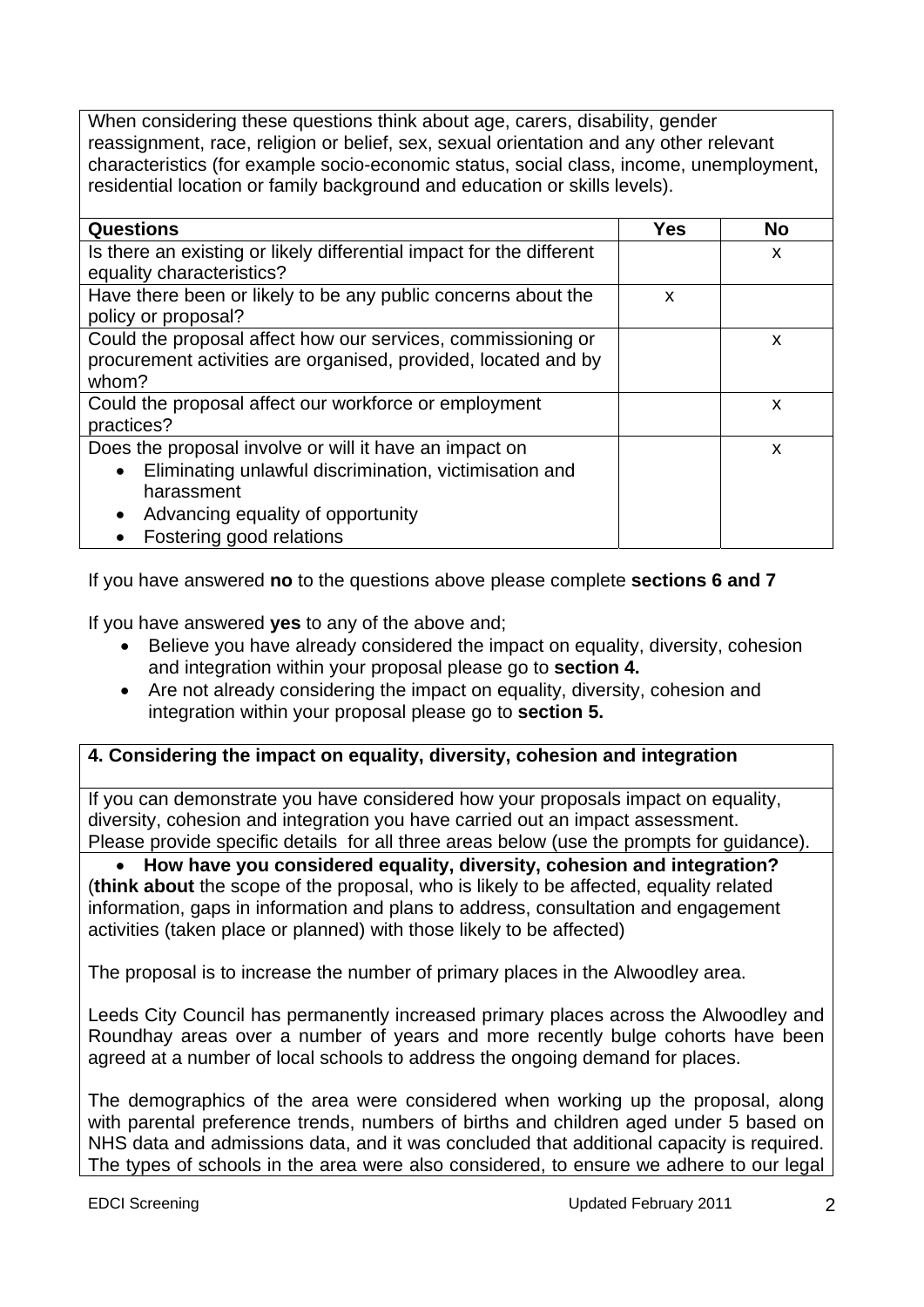duty of ensuring parents are offered choice and diversity.

By September 2017, Allerton C of E Primary School will have admitted additional children above its published admission number into its Reception class on three separate occasions. These bulge cohorts were supported by the Head Teacher and Governing Body and as the Local Authority have admitted these bulge cohorts and provided physical accommodation, it was appropriate for us to consult on whether this should become a permanent change, as the statutory guidance from the Department for Education recommends.

We consulted those affected on this proposal from 26 June 2017 to 21 July 2017, including parents and carers of pupils, governors and staff at the school, nearby schools, the Diocese, Councillors, MP and local residents. Information was also sent to local Early Years providers for them to pass to parents who may be impacted by the proposals. Information was posted on the Family Information Service website and social media was used to publicise e.g. Leeds City Council Facebook page, Child Friendly Cities twitter, community committees facebook and twitter.

To ensure maximum engagement with families we asked the school to promote the consultation on the proposal through their usual methods of communication such as the school website and newsletter. Documents used during the consultation were available from the school and via links to the council's webpage. These documents could be requested in different languages. Informal consultation drop in sessions took place which provided an opportunity for stakeholders to meet council officers, ask questions and to tell us what they thought of the proposal. These sessions were planned at school drop off and pick up times and a session took place in the evening to ensure we were available to speak to people at convenient times and to assist working parents/carers and residents.

Stakeholders were able to give their views on the proposals by completing a consultation response form available either from the school offices or at the drop in sessions where assistance was offered if required. In addition, consultees were informed that they could put their views forward via email, post, on-line blog or on-line survey.

There were a total of 92 responses with 34 of the respondents supporting the expansion, 36 not in support and 22 unsure.

# **Key findings**

**(think about** any potential positive and negative impact on different equality characteristics, potential to promote strong and positive relationships between groups, potential to bring groups/communities into increased contact with each other, perception that the proposal could benefit one group at the expense of another)

From the Equality Impact Assessment the Sufficiency and Participation Team found that these proposals would have a positive effect on some of the 6 categories listed below;

- $\bullet$  Age
- Gender
- Religion
- **•** Ethnicity
- Disability
- Sexual orientation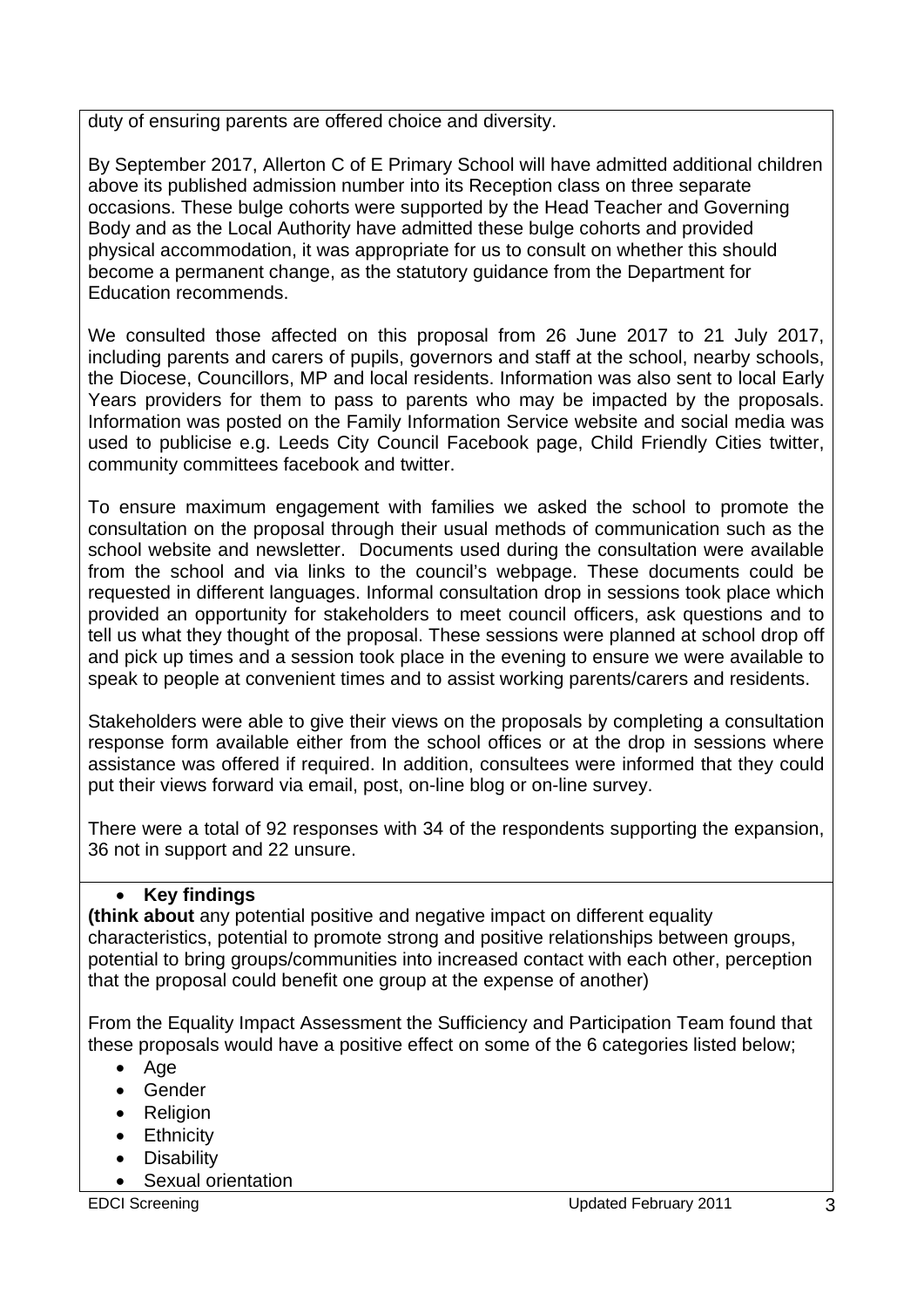Additional learning places create more opportunities for all pupils to be supported and to meet their needs at every age, regardless of gender, and in every school. This proposal supports that aim and would not have an adverse impact on any child or young person who attends the school included in this proposal. The school ethos and accommodation would ensure that all children and young people who attend can take a full part in the school curriculum in an environment that supports their specific needs regardless of religion, ethnic background and nationality. The area around the school is a diverse, multi ethnic and multi faith community and an expansion of the existing school will ensure that it continues to support the needs of its community by providing more places for local children. Any new accommodation would meet the Equality Act 2010 and would therefore be accessible for all.

By September 2017, Allerton C of E Primary School will have admitted additional children above its published admission number into its Reception class on three separate occasions. This proposal would ensure that additional primary places are permanently created in the Alwoodley area for primary aged children from September 2018 onwards. If the proposal is agreed, the school would grow from Reception upwards over a period of 5 years.

The proposal would have a positive impact on promoting choice and diversity for local families who are applying for a school place. Allerton C of E Primary School is a good school (Ofsted January 17) and was judged to be Outstanding in the Statutory Inspection of Anglican and Methodist Schools (SIAMs) report (January 17). The school is popular with local families, situated within an area of high demographic need. The school has been willing to work with the authority to ensure a sufficiency of places by supporting bulge cohorts in 2014, 2016 and 2017 and has worked hard to improve its offer to local parents, including developing provision for 2 year olds and offering 30 hours of early years care for parents who work - to be implemented from September 2017.

An increase in admission numbers would mean that more pupils would benefit from the high standard of education provided at the school.

## **Actions**

**(think about** how you will promote positive impact and remove/ reduce negative impact)

If the proposal is taken forward, the extra primary places will be made available in reception from September 2018. All parents/carers will therefore have the option of applying for these places or preferencing alternative schools.

During the consultation process, all views and responses were considered equally. If the proposal was approved, during the design process for new school accommodation, the plans would be shared with stakeholders and consulted on. Through the design process, any new accommodation to facilitate the expansion of the school would be compliant with the Equality Act 2010. This would ensure that the building is accessible to all users; students, staff and visitors.

**5.** If you are **not** already considering the impact on equality, diversity, cohesion and integration you **will need to carry out an impact assessment**.